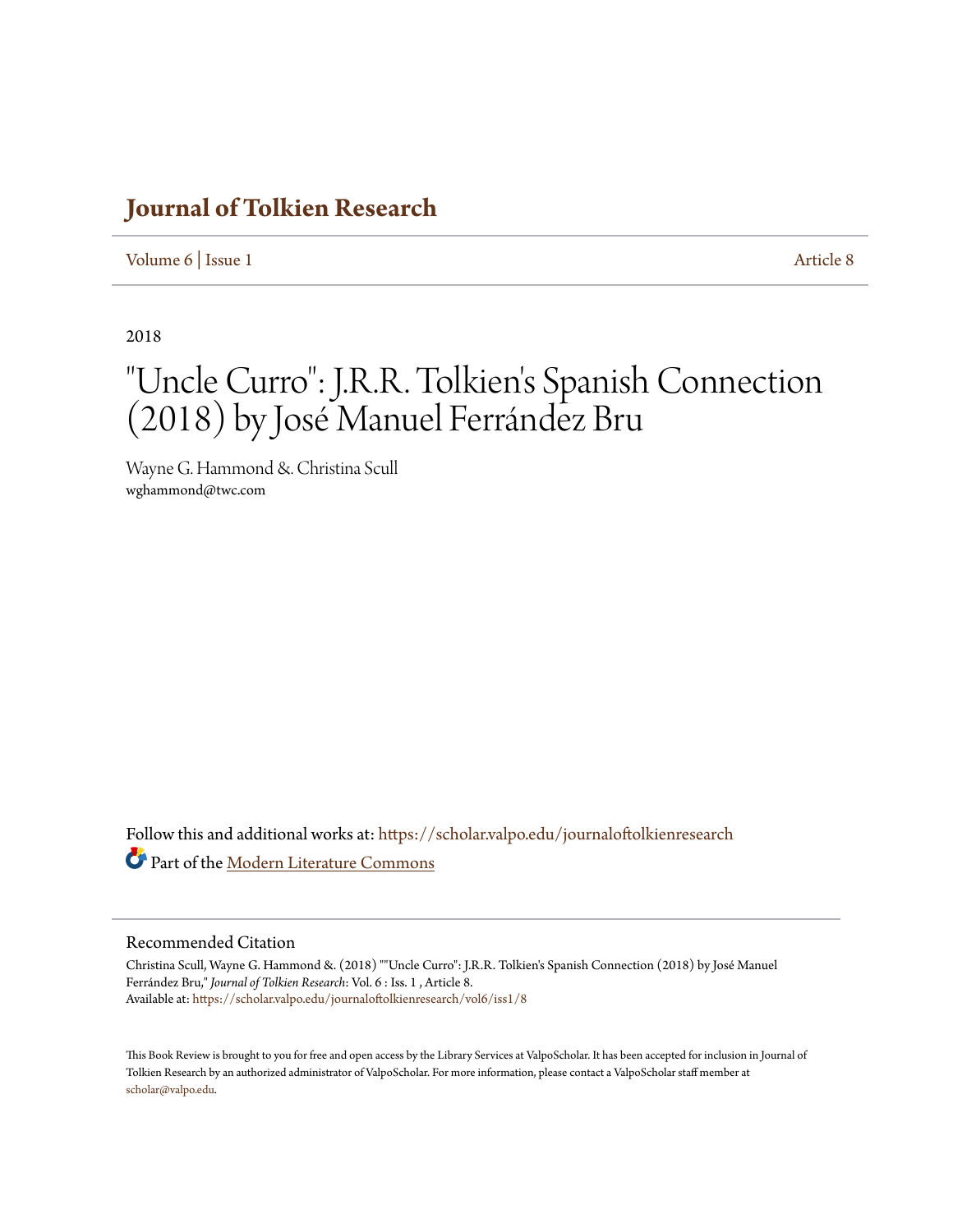*"Uncle Curro": J.R.R. Tolkien's Spanish Connection*, by José Manuel Ferrández Bru. Edinburgh: Luna Press Publishing, 2018. xiii, 150 pp. £17.00 (trade paperback) ISBN 9781911143352. [Also available as an ebook. An earlier version of this book was published in Spanish in 2013 as *La Conexión Española de J.R.R. Tolkien: El "Tio Curro."*]

Francis Xavier Morgan has long been an intriguing but peripheral figure in accounts of Tolkien's life. A Roman Catholic priest, in 1902 he befriended Tolkien's mother and her sons when they moved to a home near the Birmingham Oratory; Mabel Tolkien had converted to Catholicism in 1900. After Mabel's death in 1904, Father Francis became legal guardian to Ronald and Hilary Tolkien, ensuring that they remain in the Catholic faith—many of their relatives were anti-papist—and that they would not want for support.

José Manuel Ferrández Bru has been concerned to show, first in shorter writings<sup>1</sup> and now in his book-length study "Uncle Curro," that Father Francis was of more importance to Tolkien than biographers have suggested. He was one of Tolkien's "leading guides" in both his faith and his studies. "Indeed, he was primarily responsible for ensuring that Tolkien attended Oxford University, thanks to his financial support and, indirectly, giving his initial opposition to Tolkien's relationship with the woman who later would become his wife" (*"Uncle Curro*,*"* p. xii). He was a regular visitor to the Tolkien family when they lived in Leeds, and he continued to be close after they moved to Oxford. Tolkien remembered him as a "second father" who had miraculously come into his life with "love and care and humour," and when his guardian passed away in 1935 it was a moment of poignant grief such as he had felt at the death of his mother.<sup>2</sup>

Roughly the first half of *"Uncle Curro"* expands our knowledge of the background and early years of Father Francis, whom Humphrey Carpenter inadequately called "half Welsh and half Anglo-Spanish (his mother's family were prominent in the sherry trade)."<sup>3</sup> Ferrández Bru traces at great length the course of his subject's families as well as the evolution of the sherry industry in which they made their fortunes. The father of Francis Morgan, also named Francis, was of Welsh ancestry, but English for all intents and purposes. As wine merchants, his family had close ties to producers in Spain; he himself settled there and married Maria Manuela Osborne, whose parents were Spanish and English. Francisco Javier Morgan-Osborne, the third of four children of Francis and Maria Manuela, was born in 1857 in Port St. Mary on the Bay of Cadiz, and was usually called "Curro," the Andalusian colloquial equivalent of "Francis." Like his mother, he was raised Roman Catholic. In time, his name would be shortened (omitting his maternal surname) and anglicized, as he attended the Oratory School in Birmingham and pursued Catholic studies in London and Louvain. He became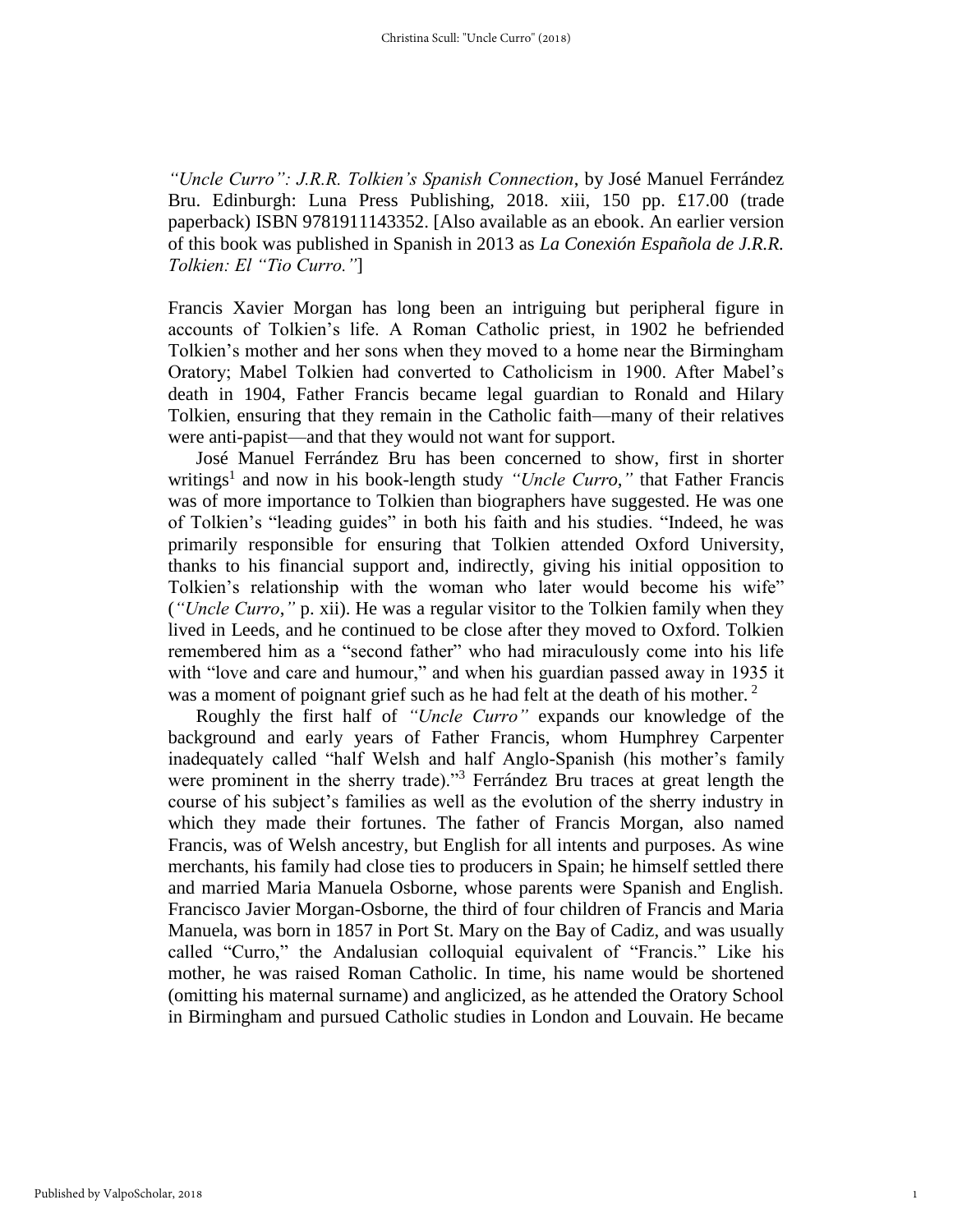an Oratorian novitiate in 1877 and was ordained a priest in 1883, joining the Community of the Birmingham Oratory shortly afterward.

Father Francis figures most prominently in biographies of J.R.R. Tolkien in what is arguably the most dramatic episode of Tolkien's youth. In 1908 Ronald met Edith Bratt, an orphan like himself. By the next summer, they were in love. Although they kept their relationship clandestine, at last their meetings became known to Father Francis, who was shaken to learn of his ward's deception. Tolkien was supposed to be studying for the Oxford scholarship examination, and his interest in Edith may have contributed to his failure to win an award on his first attempt. When Ronald and Edith continued to meet, despite his guardian's clear wishes, Father Francis forbade him to see or write to Edith until he came of age three years later (Tolkien was then eighteen, Edith twenty-one). Because of this "firm stance against a young love with poor prospects (at that moment) for Tolkien's career and, in general, for his future," Ferrández Bru writes, "a covert and unjust animosity" has existed toward Father Francis among Tolkien biographers (p. xii). But this is overstating the case.

When one reads any account of Tolkien's early relationship with the woman who would become his wife, it is hard not to take the side of young love put asunder. But Humphrey Carpenter in his biography of Tolkien shows clearly that Father Francis acted reasonably under the circumstances, and that Tolkien responded according to the social conventions of the day, which demanded obedience to a parent or guardian. Raymond Edwards tells the same story in his *Tolkien*, but defends Father Francis at greater length against a charge of tyranny; Edwards points out that as Tolkien was under the age of twenty-one, he could not even have become engaged (at that time, a legally binding contract) without his guardian's consent. Joseph Pearce, on the other hand, in *Tolkien: Man and Myth* applies the words "furious," "ultimatum," and "reprehensible" to Father Francis, in contrast to the figure in Carpenter who seems more disappointed than angry, strict but loving. And Michael White, in his *Tolkien: A Biography*, imagines Ronald's conversations with his guardian even more dramatically, with the priest's anger "boiling over."<sup>4</sup>

Ferrández Bru asserts that there is also a perceived image of Father Francis, "an unpleasant portrait, depicting Morgan as noisy and vulgar, his personality defined as petty and shortsighted, and his temperament invariably presented as firm and intransigent" (p. xiii). Carpenter describes him as "not a man of great intellect, but . . . [with] an immense fund of kindness and humour and a flamboyance that was often attributed to his Spanish connections. Indeed he was a very noisy man, loud and affectionate, embarrassing to small children at first but hugely lovable when they got to know him" (*Biography*, p. 27). These, Ferrández Bru says, "are stereotypes rather than realities" (p. xiii), though even in his own account they seem to have a basis in truth. He effectively demonstrates his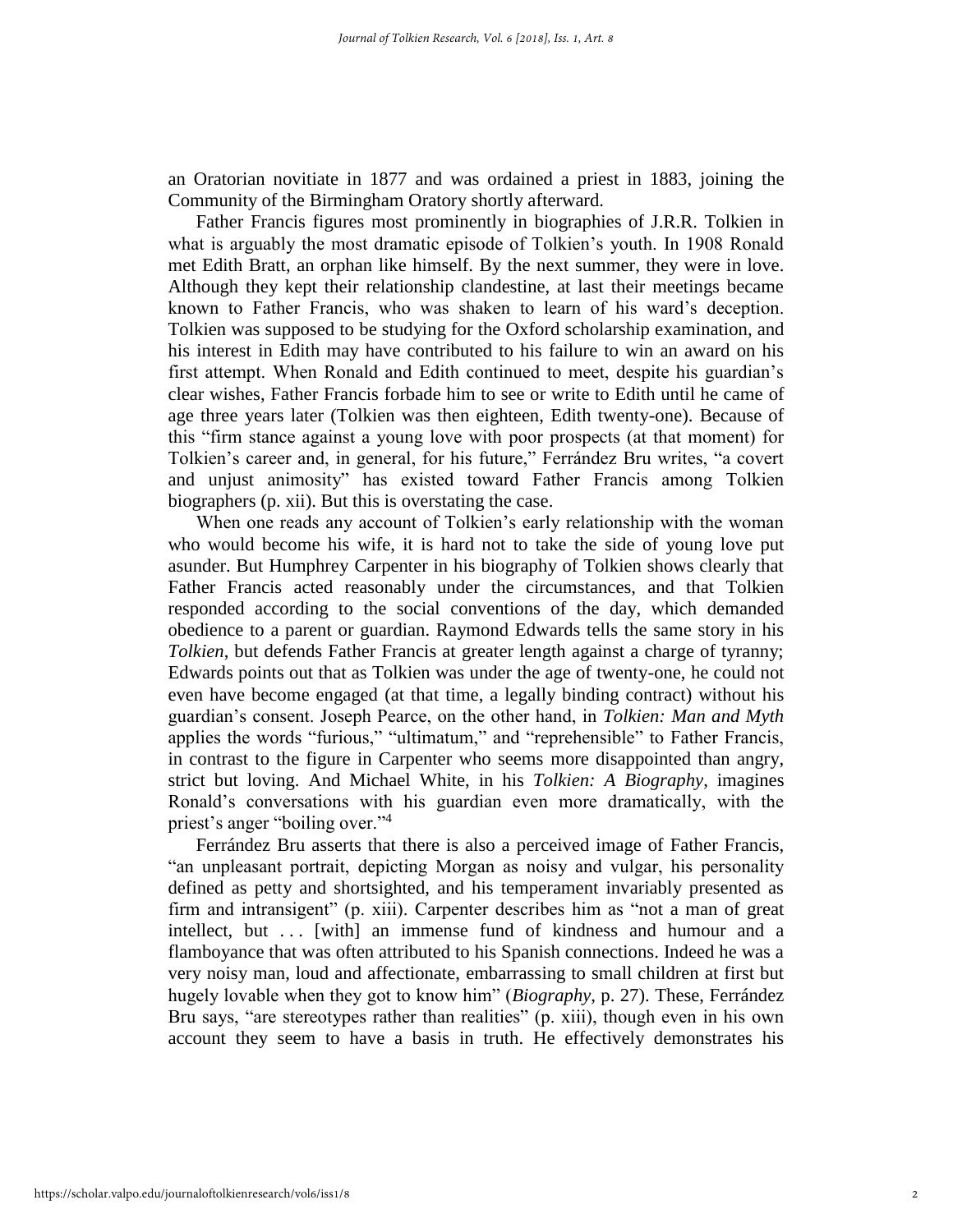subject's warm personality and natural generosity, in part with memories provided by Tolkien's daughter Priscilla; and he shows that, although Father Francis may not have furthered his ward's intellect to a significant degree, nevertheless he helped to fashion Tolkien's personal religious vision.

Ferrández Bru necessarily draws upon existing biographies of Tolkien, but he does so with care, and through extensive original research adds information of value. His suggestion that Tolkien's Middle-earth writings have parallels with Spanish Historical Romanticism may be worth pursuing further. And he makes a remarkable comparison between one of Tolkien's riddles in *The Hobbit*, "Voiceless it cries, / wingless flutters," and a very similar riddle composed by Father Francis's great-aunt, the novelist Cecilia Böhl de Faber. He is less effective when he speculates on ways that Father Francis might have inspired aspects of Tolkien's works: for example, that an occasion in which he upset a small child could have been the inspiration for the troll frightening Mrs. Thomas in the poem "The Bumpus" (revised as Mrs. Bunce in "Perry-the-Winkle"), or that the homeland of Father Francis in southern Spain was an influence on the geography of Middle-earth. "Is it possible," Ferrández Bru asks, "that Arcos de la Frontera [a town in the province of Cadiz] was the inspiration for Minas Tirith, and Andalusia [the larger region of Spain] for Gondor?" But he admits that this is "speculating wildly" (p. 132).

*"Uncle Curro"* includes two family trees, a selection of photographic portraits and reproductions, and a bibliography, but unfortunately no index.

> Wayne G. Hammond & Christina Scull Williamstown, Massachusetts

1. These include "J.R.R. Tolkien and the Spanish Civil War," *Mallorn* 51 (Spring 2011), 16–19; "'Wingless Fluttering': "Some Personal Connections in Tolkien's Formative Years," *Tolkien Studies* 8 (2011), pp. 51–65; and "J.R.R. Tolkien's 'Second Father' Fr. Francis Morgan and Other Non-Canonical Influences" in *The Return of the Ring: Proceedings of the Tolkien Society Conference 2012*, ed. by Lynn Forest-Hill (Edinburgh: Luna Press Publishing, 2016), pp. 9–17. Some of the material in these essays appears again in *"Uncle Curro."*

2. Letter to Michael Tolkien, 24 January 1972, *The Letters of J.R.R. Tolkien*, ed. by Humphrey Carpenter with the assistance of Christopher Tolkien (London: George Allen & Unwin, 1981), pp. 416–417. In this letter Tolkien states that